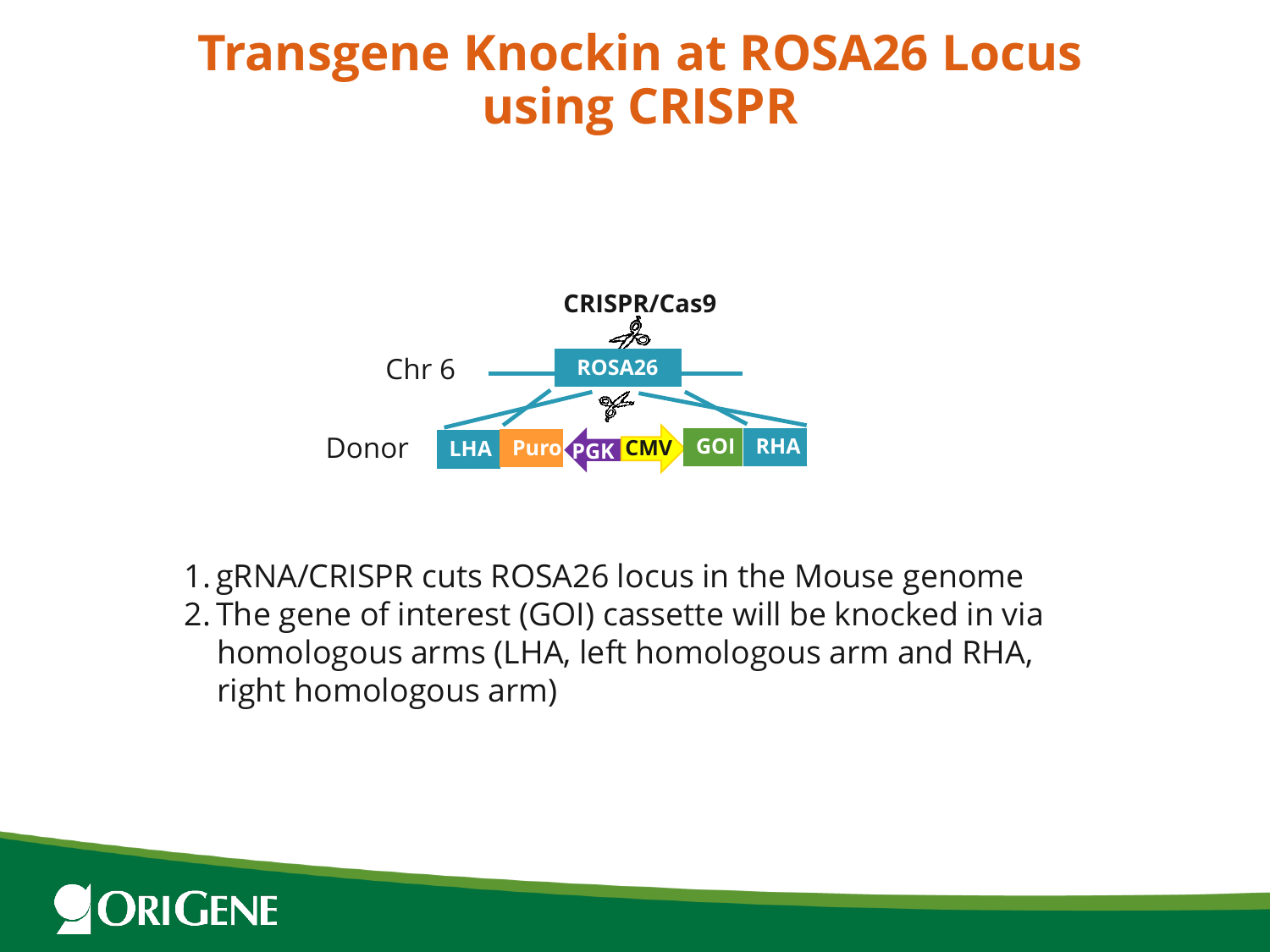## **tGFP Was Used to Validate ROSA26 Transgene Knockin via CRISPR**



#### tGFP was cloned into ROSA26 donor vector via Sgf I / Mlu I

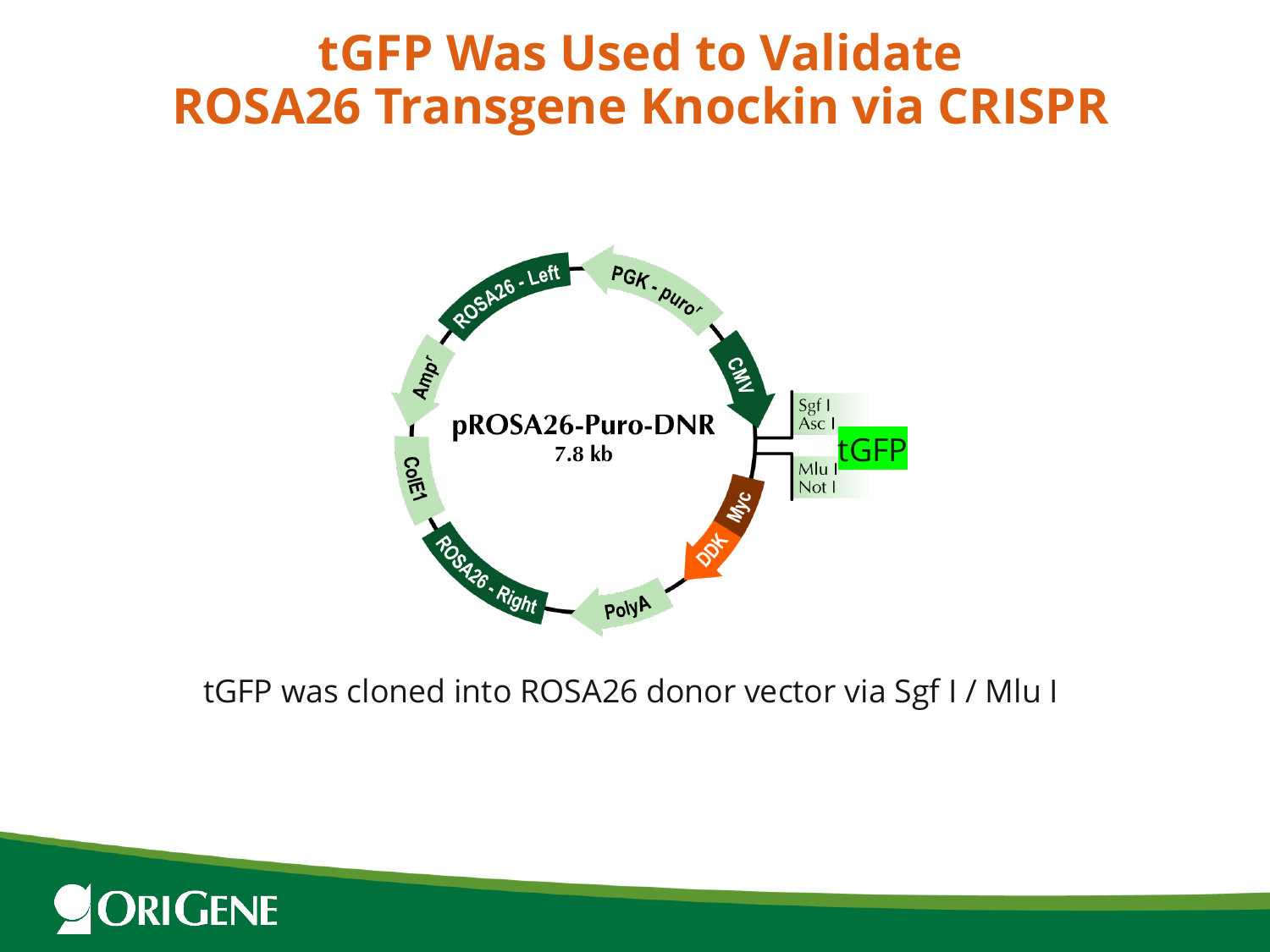#### **Two ROSA26 Target Sequences Were Cloned in pCas-Guide Vector**



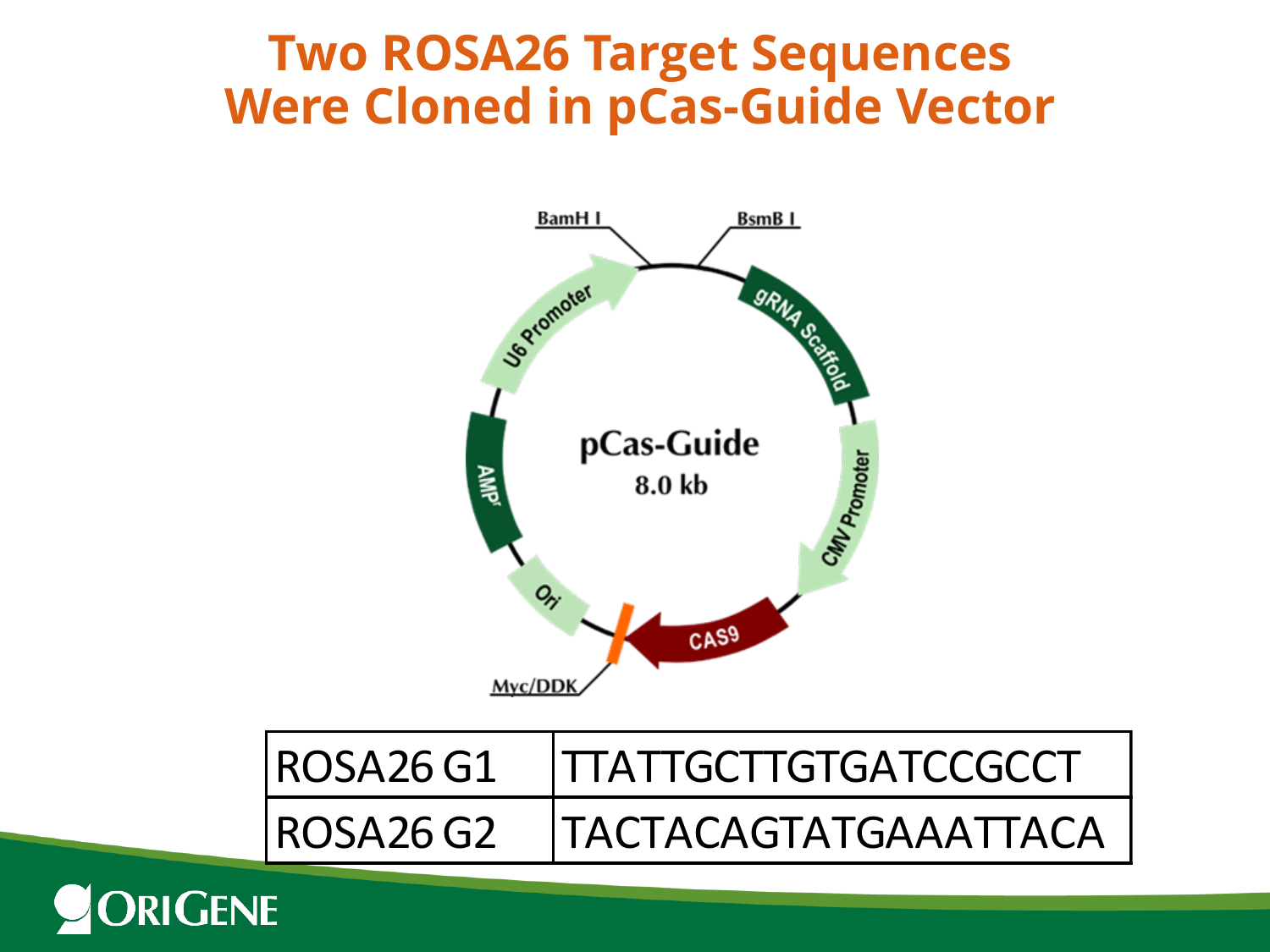## **How ROSA26 Transgene Insertion Works**

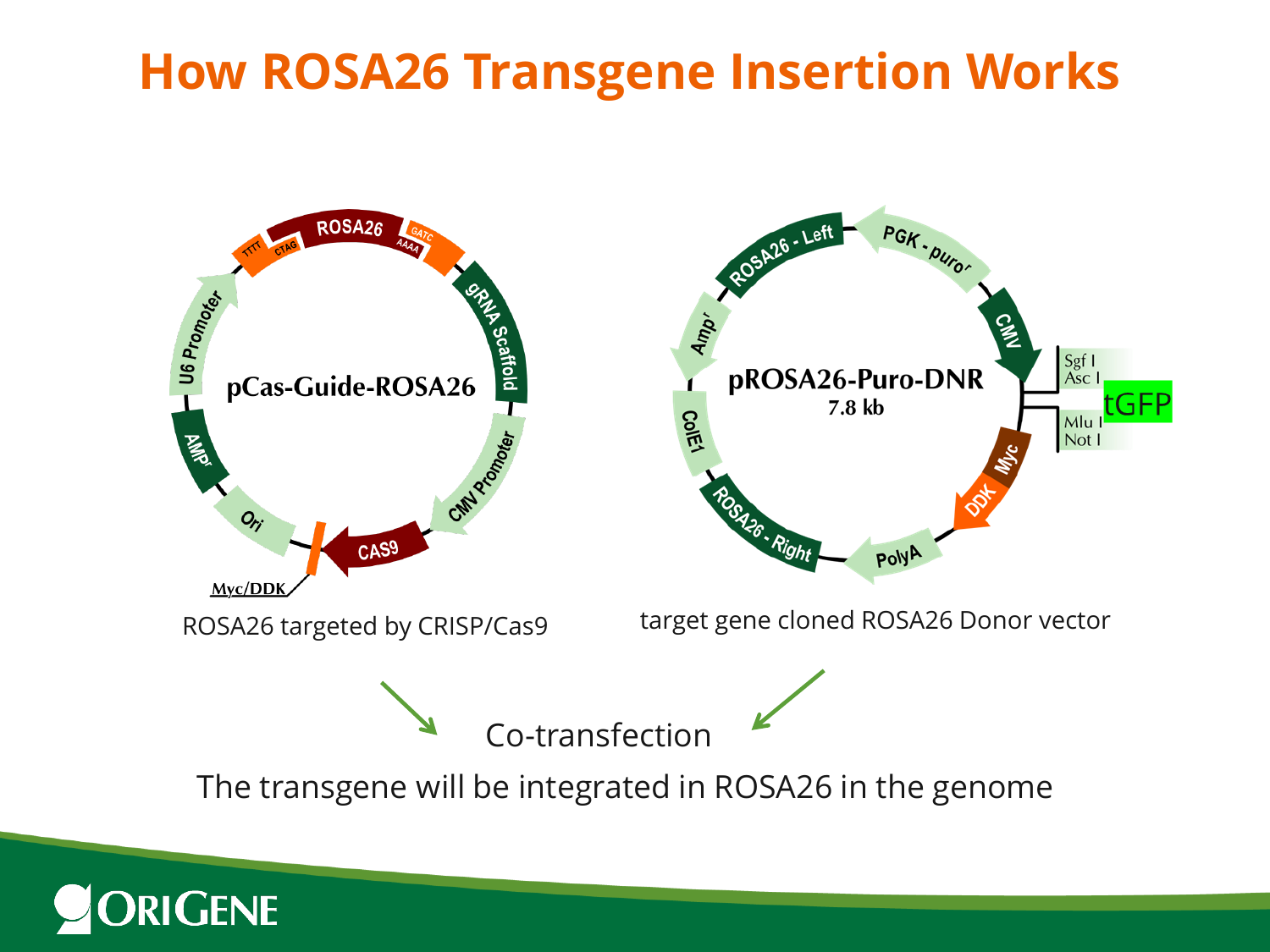#### **GFP Fluorescence After Puromycin Selection**



Neuro-2a cells were transfected with ROSA26 gRNA 1 and GFP ROSA26 donor. 2 weeks post transfection, cells were selected with puromycin at 1ug/uL. Images were taken 1 week after selection.

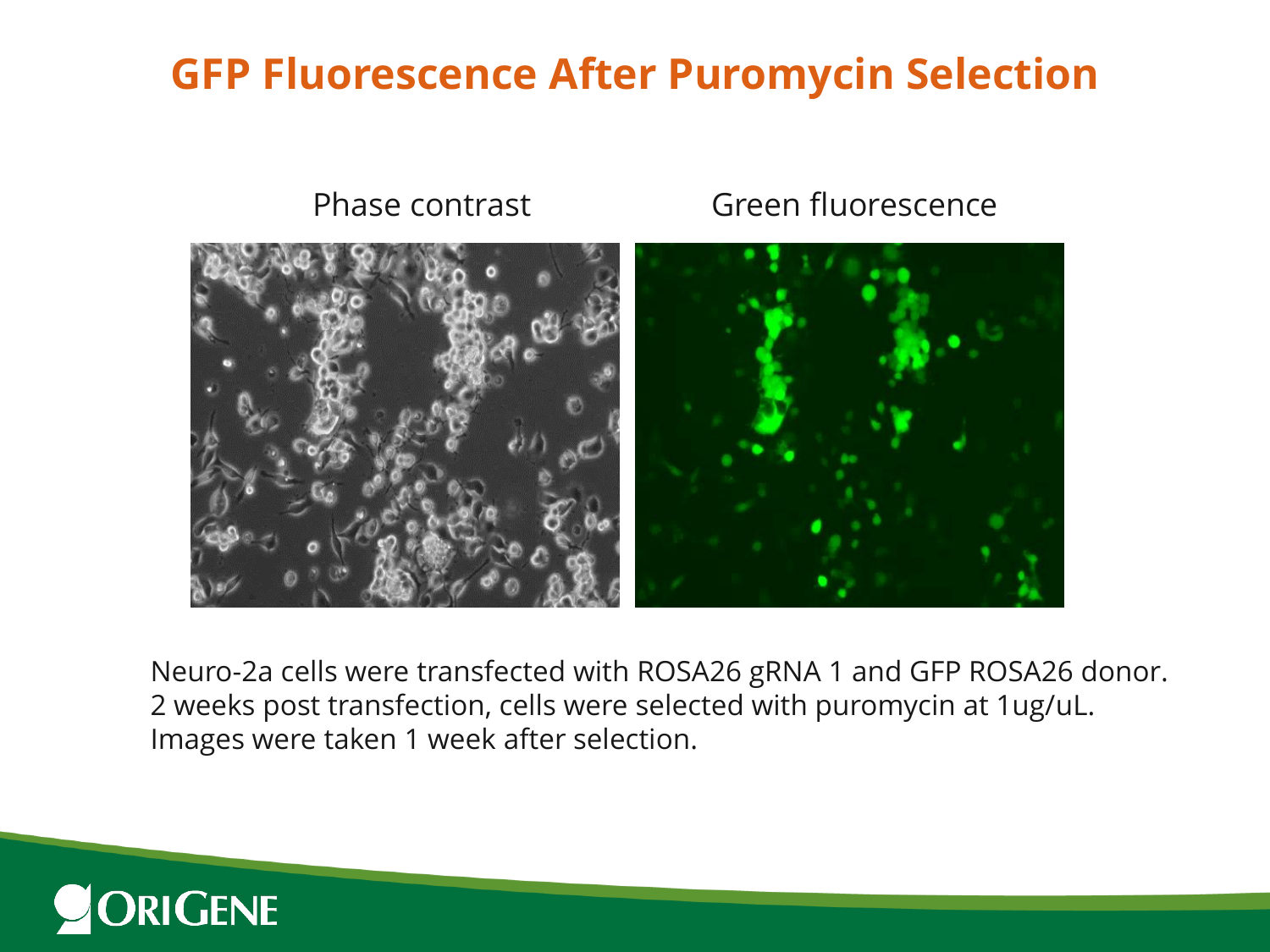## **Genomic PCR Primers to Detect the Right Integration Junction**



F: forward primer: 5' CCATGCCCAACCGGTGCCAGAGAG 3' R: reverse primer: 5' GCCACCTCTCCAGCCCCTGGATAG 3'

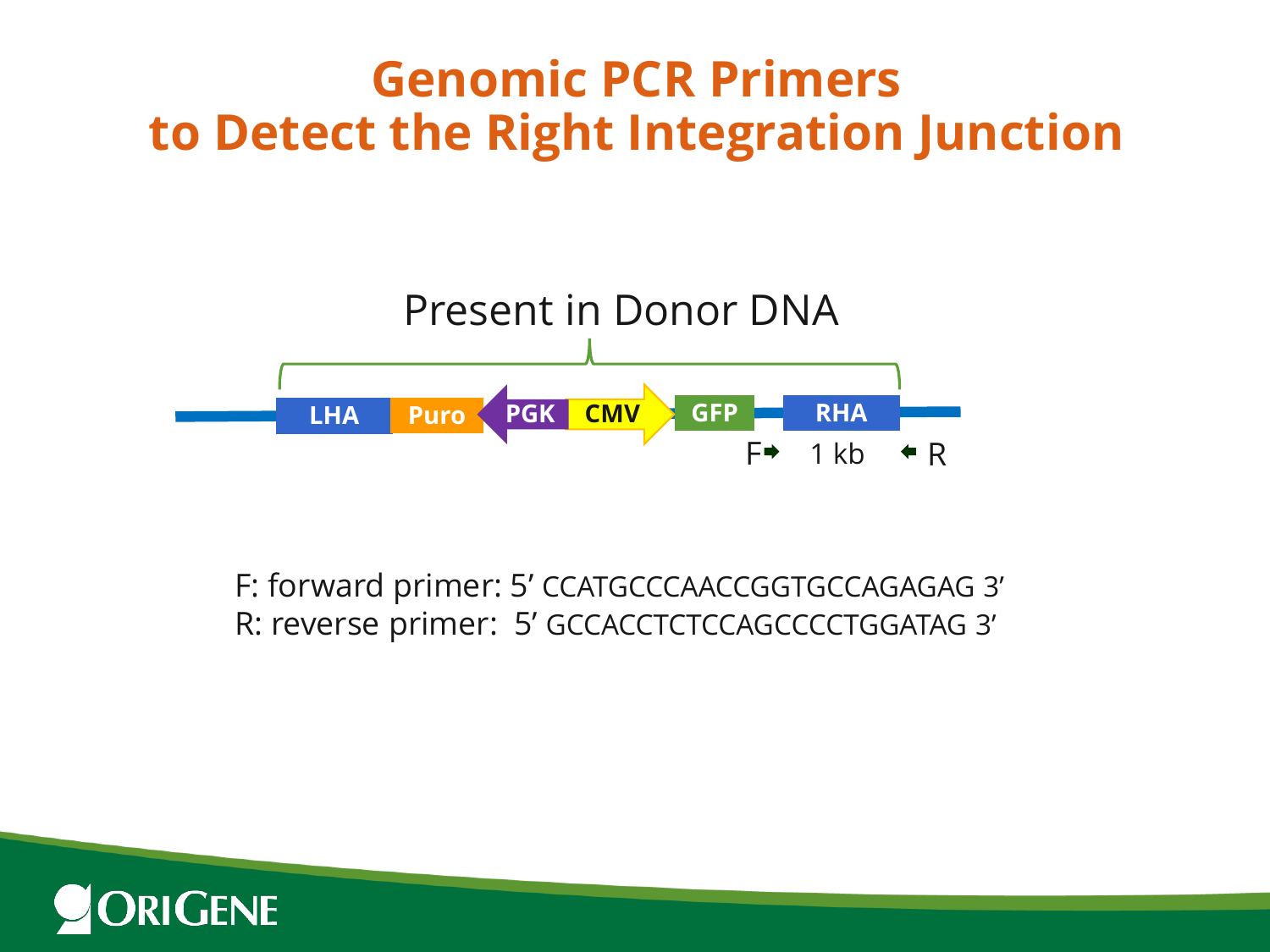# **Correct size of PCR Fragment was Amplified**



Neuro-2a cells were transfected with gRNA scramble or two ROSA26 gRNAs (G1 or G2) with donor plasmid. 2 weeks after transfection, cells were selected with 1 ug/uL puromycin. Genomic DNA was extracted from the stable pool and genomic PCR was performed. The 1kb PCR fragment was gel purified and sent for sequencing.

Note: after puro selection, most cell died in scramble gRNA transfected cells. Scrambled sample is genomic DNA before puro selection.